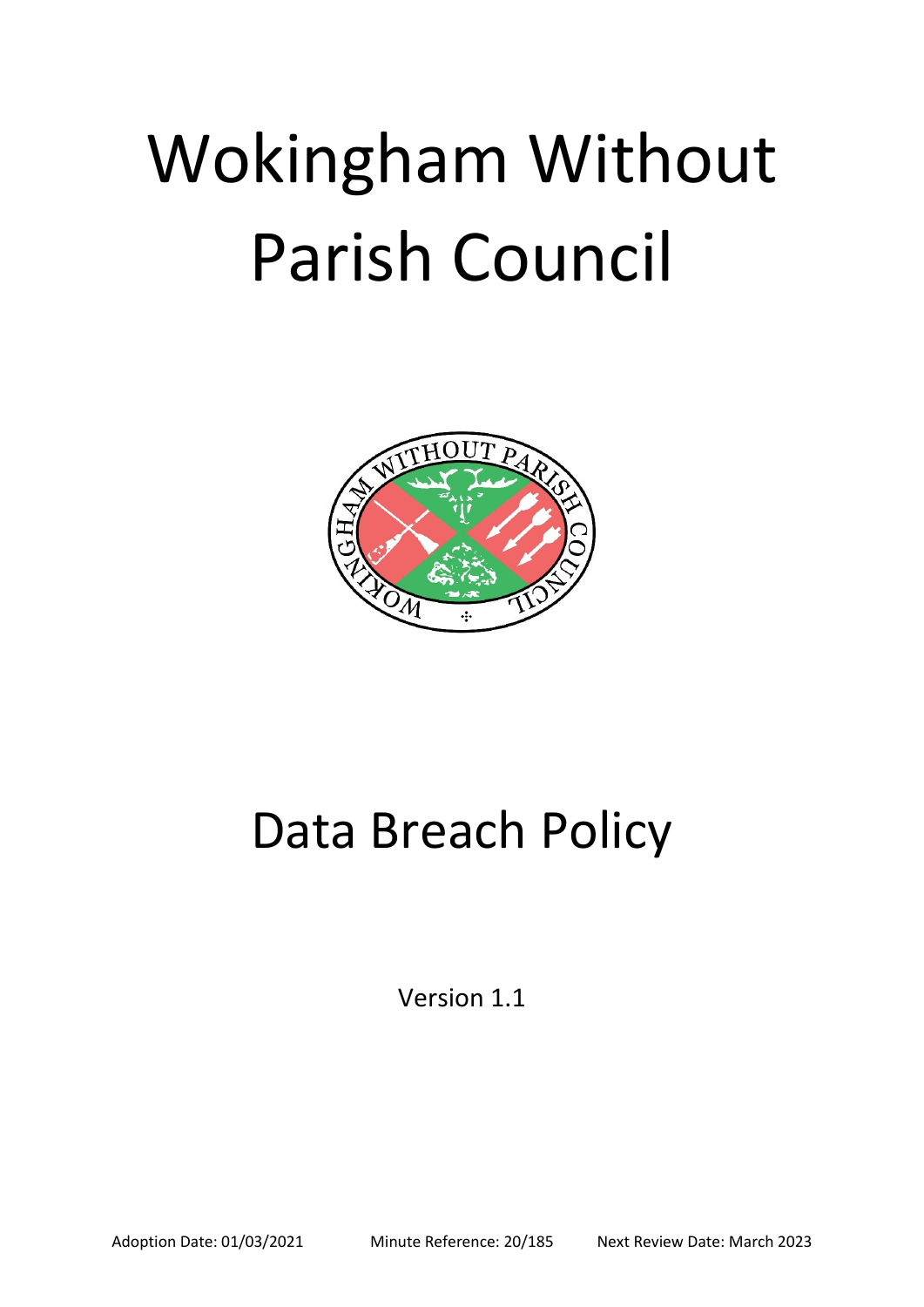# Introduction and scope

- 1. The parish council holds a large amount of information in a variety of formats stored on computers, in written documents (including leases), printed documents and images in the form of photographs. This includes personal and sensitive personal data, and also non-personal information which may be sensitive or commercially confidential
- 2. The parish council has legal responsibilities to safeguard information in its control. Care should be taken to protect information, to ensure its integrity and to protect it from loss, theft or unauthorised access.
- 3. In the event of an information security incident (also referred to as a 'data breach'), it is vital that appropriate action is taken to minimise associated risks. A risk analysis should be performed, factors which need to be considered are:
	- a. The number of individuals affected
	- b. The type of data involved
	- c. The likely impact

#### Data breaches

- 1. A data breach is an event whereby data held by the Parish Council, in any format, is compromised by being lost, destroyed, altered, copied, transmitted, stolen, used or accessed unlawfully or by unauthorised individuals whether accidentally or on purpose. Some examples of data breaches include:
	- $\circ$  Unauthorised access to data e.g. emails and attachments being sent to the wrong person, public posting of confidential information online or incorrect sharing of documents
	- $\circ$  Loss or theft of equipment on which data is stored
	- o Malware (IT) attack or data maliciously obtained
- 2. Understanding the issues that arise in a breach situation, and recording 'near misses' to identify vulnerabilities where the council considers there is a high likelihood of an actual incident occurring are essential to effective breach response.

#### The data breach response plan

- 1. All data breaches should be reported to the Clerk, and Chairman
- 2. The report should include full and accurate details of the incident, including:
	- o Who is reporting
	- $\circ$  What type of data is involved (personal data, sensitive personal data etc)
	- o How the data was held (e.g. electronic format, paper)
	- If the data relates to people and if so, how many people are involved
- 3. The Clerk and Chairman will consider the report, and where appropriate, instigate a Response Team (The Parish Clerk, Chairman plus two other councillors<sup>1</sup>). The Response Team will be responsible for investigating the circumstances and effect of the breach. Where practicable, the investigation will be started within 24 hours of the breach being discovered. The Response Team will appoint a Team Leader.

**.** 

<sup>1</sup> Given the short timeframe in which to report an incident to the ICO, the Response Team membership will be dictated by availability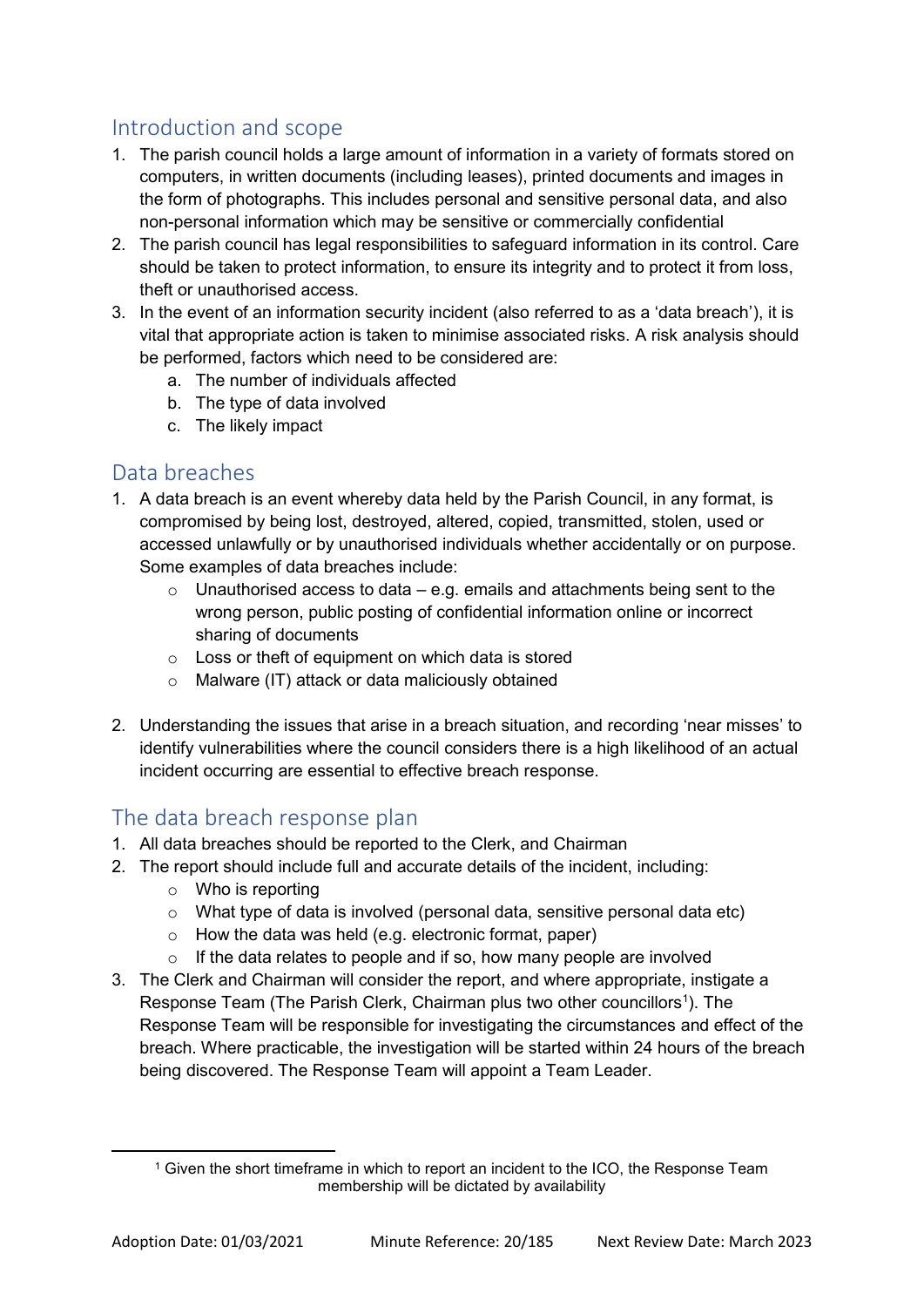4. The Response Team Leader is responsible for formally documenting the incident and associated response.

#### Containment and recovery

- 1. The Parish Council will determine the appropriate course of action and the required resources needed to limit the impact of the breach. For instance, this may require alerting relevant groups, organisations, parishioners, contractors or suppliers, changing access codes or locks or shutting down critical equipment.
- 2. Appropriate steps will be taken to recover data losses. This might entail using backup mechanisms to restore compromised or stolen data and changing compromised passwords.
- 3. For incidents that involved a suspected or actual criminal offence, all efforts will be made to preserve evidence integrity.

## Escalation and Notification

- 1. The Response Team is responsible for the initial assessment of an incident's severity based on the scope, scale and risk of the incident. In assessing risk to rights and freedoms, it's important to focus on the potential negative consequences for individuals
- 2. If a personal data breach has occurred of sufficient scale, the Response Team will notify the Information Commissioners Office (ICO) within the prescribed statutory time limits (currently within 72 hours of discovery of the breach) . The Clerk will manage all communication between the Parish Council and the ICO.
- 3. Notice of the breach will also be made to affected individuals to allow them to take steps to protect themselves. This notice will include a description of the breach and the steps taken to mitigate the risks, and will be undertaken by the Response Team. Liaison with the Police or other authorities may be required for serious events.
- 4. In the event that the Response Team determine that the incident does not merit reporting to the ICO, the justification for this reason must be recorded.

#### Reporting to the ICO

- 1. Breaches should be reported to the ICO on 0303 123 1113
- 2. The report to the ICO shall at least:
	- Describe the nature of the personal data breach including where possible, the categories (e.g. members of the public, volunteers or Councillors) and approximate number of data subjects concerned and the categories and approximate number of personal data records concerned;
	- Communicate the name and contact details of the Clerk or other contact point where more information can be obtained;
	- Describe the likely consequences of the personal data breach;
	- Describe the measures taken or proposed to be taken by the controller to address the personal data breach, including, where appropriate, measures to mitigate its possible adverse effects e.g. advising affected members of the public to change email or banking passwords.